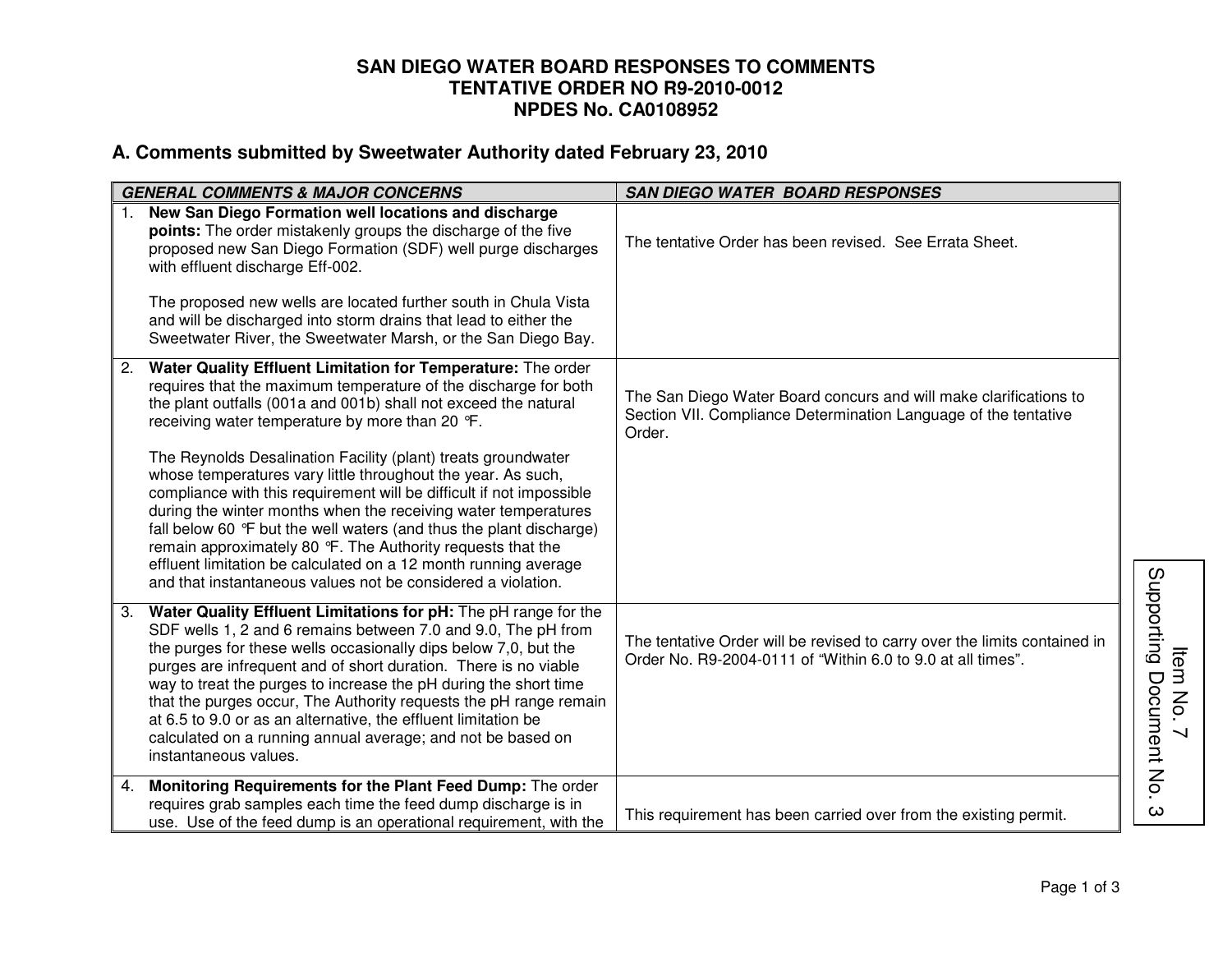## **SAN DIEGO WATER BOARD RESPONSES TO COMMENTS TENTATIVE ORDER NO R9-2010-0012 NPDES No. CA0108952**

| <b>GENERAL COMMENTS &amp; MAJOR CONCERNS</b>                                                                                                                                                                                                                                                                                                                                                                                                                                                                                                                                                                                                                                                                                                                                                                                                                                                                                                                                                                                                                                                                                                                 | <b>SAN DIEGO WATER BOARD RESPONSES</b>                                                                                                                                                                                                                                                                                                                                                                                                                                                                                                                                                                                                                                                                                                                                |  |
|--------------------------------------------------------------------------------------------------------------------------------------------------------------------------------------------------------------------------------------------------------------------------------------------------------------------------------------------------------------------------------------------------------------------------------------------------------------------------------------------------------------------------------------------------------------------------------------------------------------------------------------------------------------------------------------------------------------------------------------------------------------------------------------------------------------------------------------------------------------------------------------------------------------------------------------------------------------------------------------------------------------------------------------------------------------------------------------------------------------------------------------------------------------|-----------------------------------------------------------------------------------------------------------------------------------------------------------------------------------------------------------------------------------------------------------------------------------------------------------------------------------------------------------------------------------------------------------------------------------------------------------------------------------------------------------------------------------------------------------------------------------------------------------------------------------------------------------------------------------------------------------------------------------------------------------------------|--|
| discharge occurring every time the plant is started up, until the<br>plant pressures stabilize. This will occur several times during the<br>year and depending on circumstances, at all hours of the day.<br>Compliance with this requirement will be difficult. As the quality of<br>the well water (and thus the feed dump) is not likely to change<br>often, the Authority requests that the monitoring frequency be<br>changed to an annually or bi-annually".                                                                                                                                                                                                                                                                                                                                                                                                                                                                                                                                                                                                                                                                                           | Monitoring for copper and selenium will be revised from once per<br>discharge event to quarterly.                                                                                                                                                                                                                                                                                                                                                                                                                                                                                                                                                                                                                                                                     |  |
| Plant Discharge Flow Limitation: The Regional Board staff has<br>5.<br>not approved the Authority's request to increase the flow limitation<br>from 0.8 MGD to up to 1 25 MGD without expansion of the plant.<br>The Authority respectfully requests reconsideration of this matter.<br>With its current capability, the plant capacity can easily be<br>increased by 25% to 5 MGD. However, this requires an increase<br>in the effluent flow limitation. Authority staff believes that data<br>shows little increase in negative effects by this relatively small<br>increase in discharge flow.                                                                                                                                                                                                                                                                                                                                                                                                                                                                                                                                                           | After discussion with the Discharger, the San Diego Water Board will<br>revise the permit to allow an increase in flow from 0.8 MGD to 1.0<br>MGD at the existing location during the months of December thru May<br>on an interim basis until the discharge is moved to the new release<br>point further downstream.<br>During the rainy season, heavy rainfalls convey large volumes of<br>freshwater into the salt marsh dropping salinity levels significantly.<br>The 0.2 MGD increase in flow rate at the current location during wet<br>weather conditions would not contribute to adverse biological impacts.                                                                                                                                                 |  |
| Groundwater Well Purge Monitoring Requirements: This order<br>6.<br>requires quarterly grab samples for metals as well as pH<br>monitoring with each purge, SWA staff feels that because of the<br>small volume, these discharges contribute very little contaminant<br>loading in the receiving waters and that no WQBEL's should be<br>included for these points, As it stands now, in the advent of an<br>exceedence, the Authority would feel compelled to re-sample,<br>This strategy would be counter productive because we would be<br>generating a well purge discharge for no other reason than to<br>attempt to maintain compliance with our discharge permit.<br>The Authority respectfully requests that the well purges be<br>considered of limited threat to surface waters and that the<br>discharge requirements should fall under a general permit for<br>limited threat discharges. If such a permit no longer exists, the<br>Authority requests that the Regional Board staff review the need<br>and that the well purge discharges fall under such a permit. As an<br>alternative, the Authority respectfully points out that because of | The San Diego Water Board currently does not have a general permit<br>for limited threat discharges. Discharges associated with well purges<br>have a potential to cause an exceedance of applicable water quality<br>criteria and thus require coverage under an NPDES permit.<br>Although the San Diego Water Board agrees that it would be adequate<br>to regulate well purge water under a general permit for limited threat<br>discharges, no such permit is available at this time. Discharges from<br>well purges will continue to be covered under the tentative Order until<br>the San Diego Water Board adopts a permit for limited threat<br>discharges.<br>The requirement to obtain quarterly samples has been carried over<br>from the existing permit. |  |